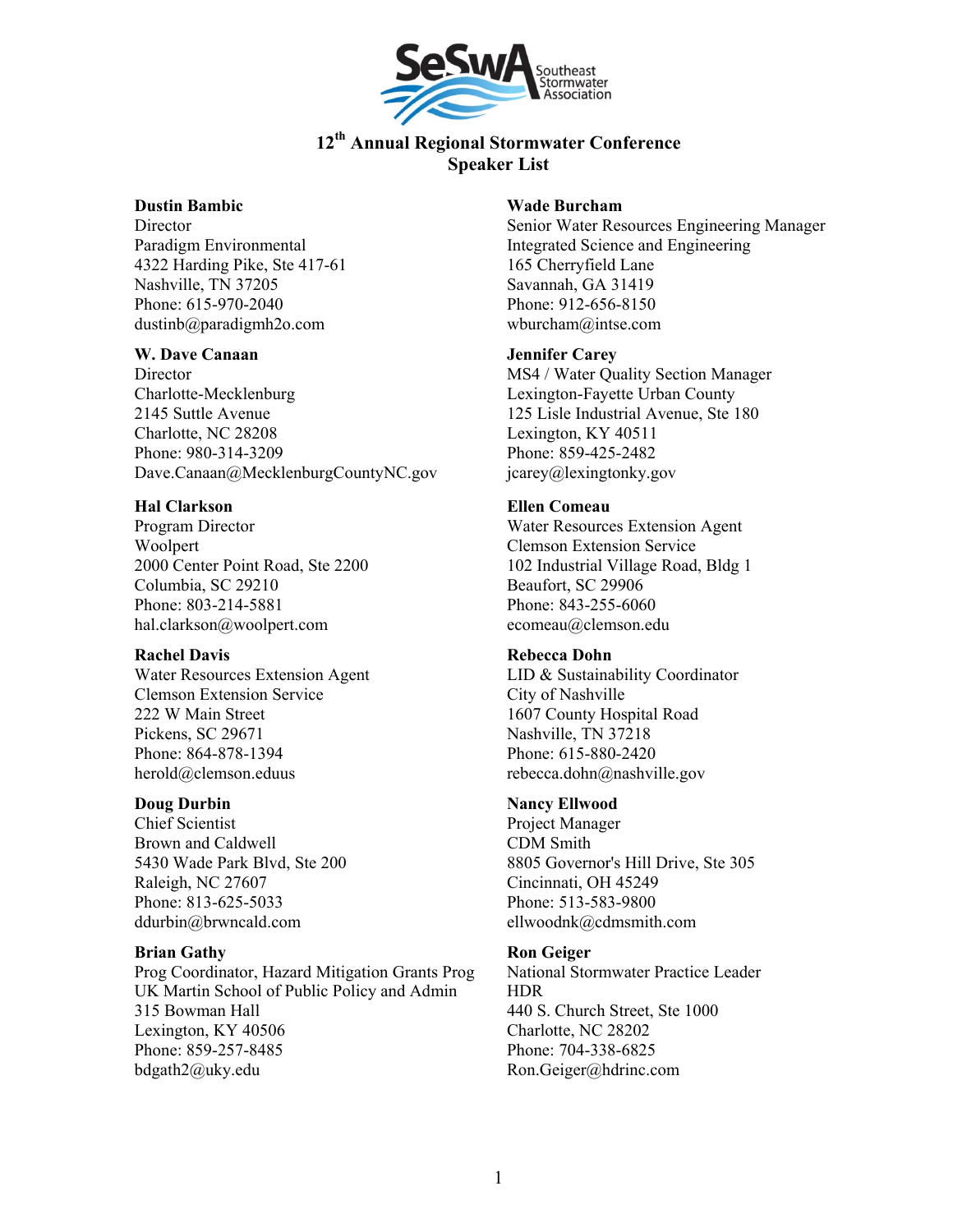

#### **Laurie Hawks**

Water Resoruces Scientist Brown and Caldwell 990 Hammond Drive, Ste 400 Atlanta, GA 30328 Phone: 678-231-6433 lhawks@brwncald.com

#### **Matthew Jones**

Senior Associate Hazen and Sawyer 4011 WestChase Blvd Raleigh, NC 27607 Phone: 919-833-7152 mjones@hazenandsawyer.com

## **Eric Larson**

Director of Environmental Engineering Beaufort County 102 Shanklin Road Beaufort, SC 29906 Phone: 843-255-2805 elarson@bcgov.net

## **Steve Leo**

Director, Permitting and Regulatory Services Div Gwinnett County 684 Winder Hwy Lawrenceville, GA 30045 Phone: 678-376-6949 steve.leo@gwinnettcounty.comus

## **Ward Marotti**

Senior Project Manager WK Dickson 616 Colonnade Drive Charlotte, NC 28205 Phone: 919-368-8043 wmarotti@wkdickson.com

## **Lauren McDonald**

Environmental Scientist Kentucky Division of Water 300 Sower Blvd Frankfort, KY 40601 Phone: 502-782-7013 lauren.mcdonald@ky.gov

#### **Mike Jaspers**

Stormwater Program Manager City of Columbia 1136 Washington Street Columbia, SC 29201 Phone: 803-545-0076 mjjaspers@columbiasc.net

#### **Josh Karrick**

Landscape Architect Bell Engineering 28 Schenck Pkwy, Ste 200 Asheville, NC 28803 Phone: 828-771-0838 jkarrick@hkbell.com

## **Brad Lee**

Associate Professor & Extension Specialist University of Kentucky 1100 South Limestone Lexington, KY 40546-0091 Phone: 859-257-0156 brad.lee@uky.edu

## **Aylin Lewallen**

Watershed Scientist Brown and Caldwell 990 Hammond Drive, Ste 400 Atlanta, GA 30328 Phone: 770-673-3685 ALewallen@BrwnCald.com

## **David Mason**

Principal Water Resources Engineer CDM Smith Parkview Towers, 210 25th Avenue N, Ste 1102 Nashville, TN 37203 Phone: 615-340-6516 masond@cdmsmith.com

## **Craig Miller**

Water Quality Program Administrator City of Charlotte 600 E. 4th Street Charlotte, NC 28202 Phone: 704-336-7605 cmmiller@charlottenc.gov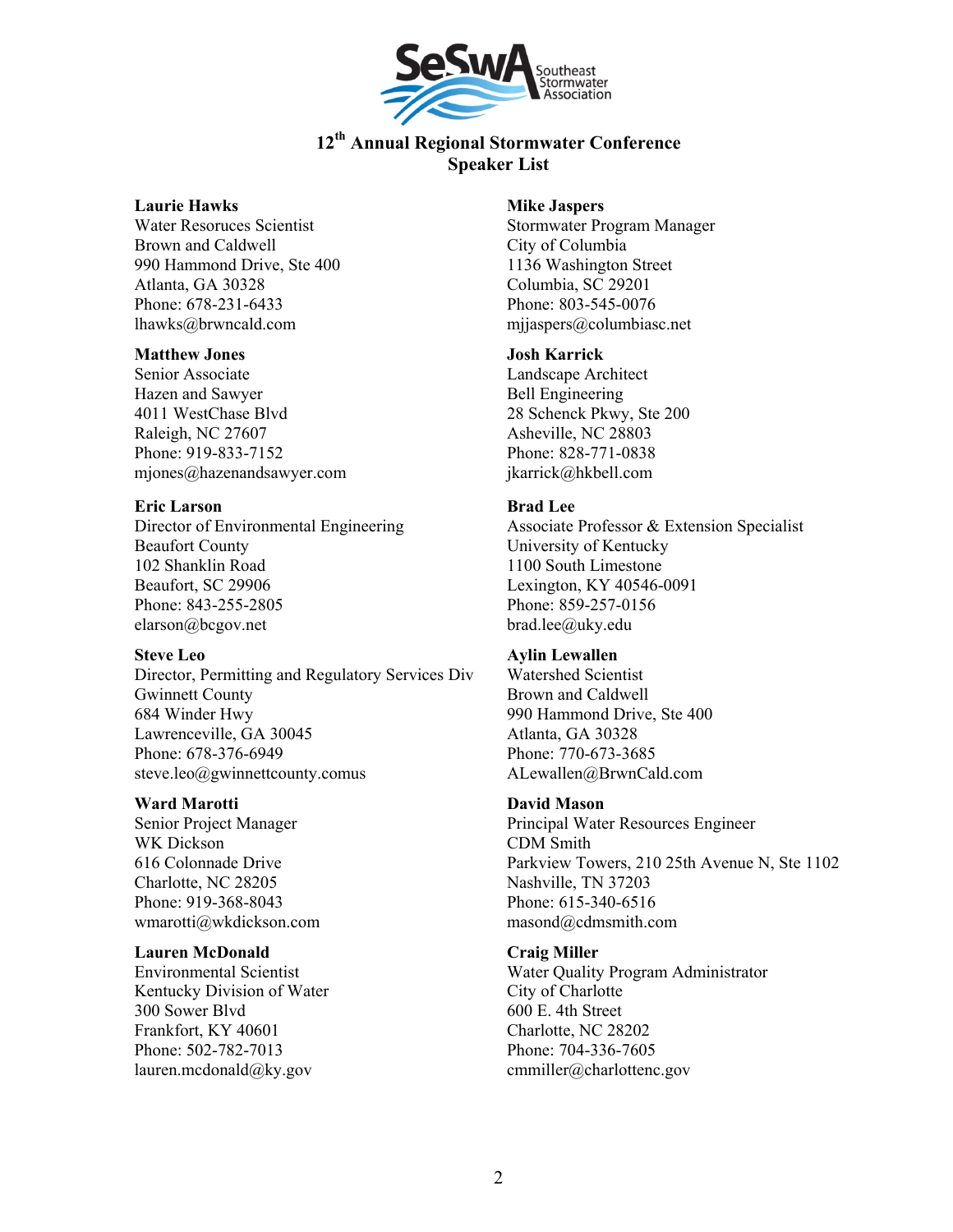

## **Joseph Mina**

Sr. Engineer Applied Technology & Management 941 Houston Northcutt Blvd, Ste 201 Mount Pleasant, SC 29464 Phone: 843-414-1040 jmina@appliedtm.com

## **Emily Remmel**

Director of Regulatory Affairs National Association of Clean Water Agencies 1816 Jefferson Place NW Washington, DC 20036 Phone: 202-533-1839 ERemmel@nacwa.org

#### **James Riddle**

Senior Associate Woolpert 2000 Center Point Road, Ste 2200 Columbia, SC 29210 Phone: 803-214-5920 james.riddle@woolpert.com

## **Amy Scaroni**

Water Resources Extension Associate Clemson Extension Service 259 Meeting Street Charleston, SC 29401 Phone: 843-730-5204 ascaron@clemson.eduus

## **Anna Truszczynski**

Stormwater Unit Manager Georigia Environmental Protection Division 2 Martin Luther King Jr Dr, Ste 1462 - East Tower Atlanta, GA 30334 Phone: 404-651-8548 anna.truszczynski@dnr.ga.gov

#### **Lisa Wells**

Senior Environmental Engineer City of Greenville PO Box 2207 Greenville, SC 29602 Phone: 864-467-4427 lwells@greenvillesc.gov

#### **Cory Rayburn**

Construction Project Manager City of Atlanta 72 Marietta Street Atlanta, GA 30303 Phone: 404-546-1334 crayburn@atlantaga.gov

#### **Hillary Repik**

Stormwater Manager Town of Mt. Pleasant 100 Ann Edwards Lane Mount Pleasant, SC 29464 Phone: 843-856-2157 HRepik@tompsc.com

#### **Kirsten Robertson**

Manager Greenville County Soil & Water Conservation Dist 301 University Ridge, Ste 4800 Greenville, SC 29601 Phone: 864-907-5534 kirobertson@greenvillecounty.org

## **Wes Sydnor**

MS4 Program Manager Louisville MSD 700 West Liberty Street Louisville, KY 40203 Phone: 502-540-6274 wesley.sydnor@louisvillemsd.org

## **Mary Walker**

Director, Water Protection Division US Environmental Protection Agency, Region 4 61 Forsyth Street SW, Mail Code 9T27 Atlanta, GA 30303 Phone: 404-562-9469 walker.mary@epa.gov

## **Will Wilhelm**

Vice-President Kimley-Horn 200 South Tryon, Ste 200 Charlotte, NC 28202 Phone: 704-319-7684 will.wilhelm@kimley-horn.com